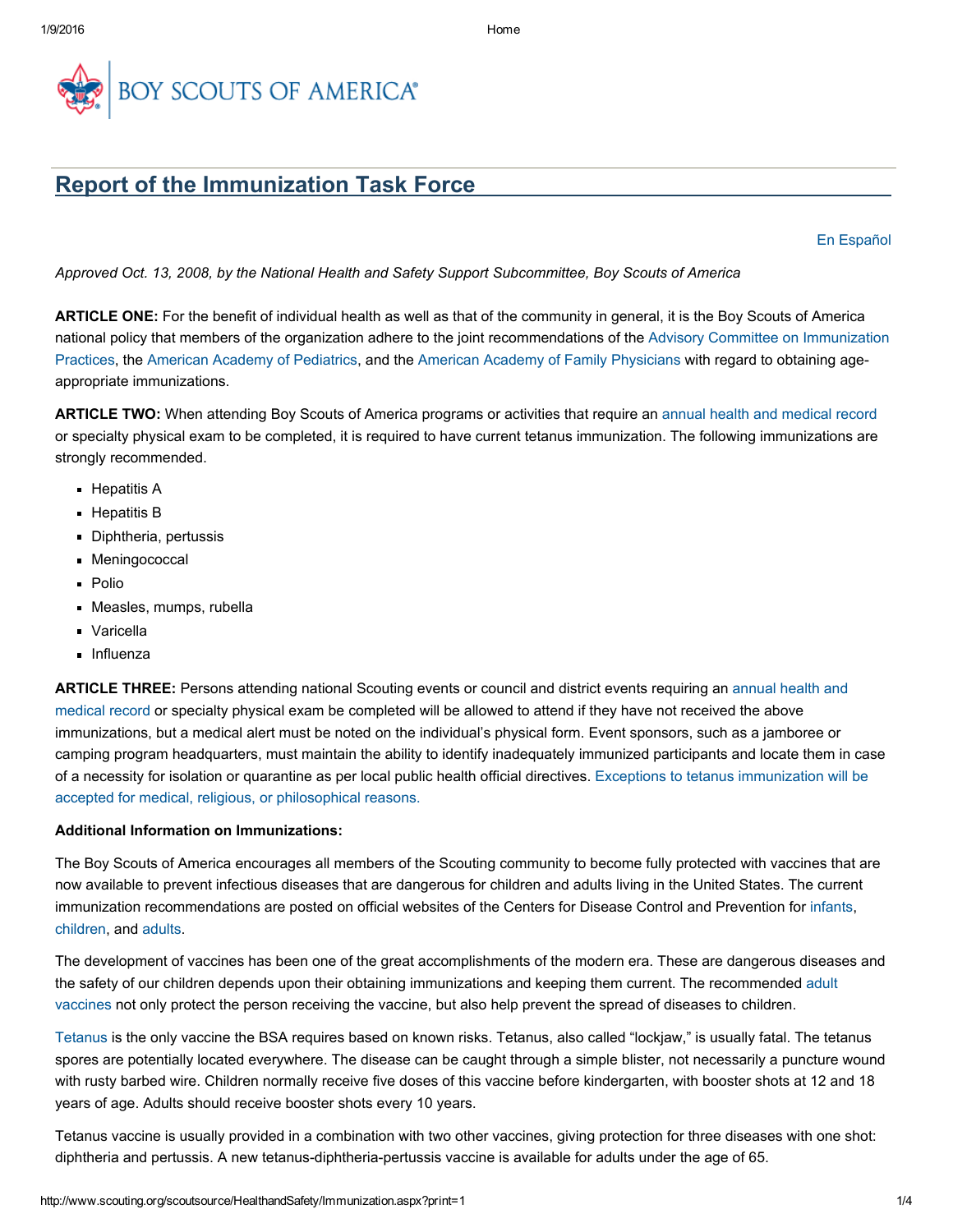1/9/2016 Home

[Diphtheria](http://www.immunizationinfo.org/vaccineInfo/vaccine_detail.cfv?id=2) is one of the most dreaded childhood diseases. Before a vaccine was developed for diphtheria in the 1920s, 100,000 to 200,000 cases occurred every year in the United States. Five percent of those developing the disease die from it, resulting in 5,000 to 10,000 deaths in children yearly. Due to the use of this vaccine, the yearly death toll is now approximately 1 child a year. The vaccine is 95 percent effective in preventing diphtheria, but some children exposed to the disease can become slightly ill. People can be carriers of diphtheria without being ill.

[Pertussis,](http://www.immunizationinfo.org/vaccineInfo/vaccine_detail.cfv?id=22) or whooping cough, caused as many as 147,000 cases per year in the United States, with 8,000 deaths yearly between 1940 and 1945. In 2002, there were 25,827 cases of pertussis in the United States, half of which were in people older than age 11. The new adult pertussis vaccine was developed to attempt to cut this high rate of infection. There is no pertussisonly vaccine available. It must be combined with one of the tetanus-diphtheria vaccines.

[Measles](http://www.immunizationinfo.org/vaccineInfo/vaccine_detail.cfv?id=8) was very common in the United States. Before the vaccine was developed in 1963, virtually everyone caught it by the age of 20. The use of the vaccine caused a 99 percent drop in the disease. Recently, measles is being imported from other countries where it is common and deadly. The outbreak in 1989 to 1991 resulted in 755,000 cases with 123 deaths. In African countries the death rate can exceed 25 percent. More than 90 percent of people who are not immune will get measles if they are exposed to the virus.

According to the World Health Organization (WHO), nearly 900,000 measles-related deaths occurred among persons in developing countries in 1999. In populations that are not immune to measles, measles spreads rapidly. If vaccinations were stopped, each year about 2.7 million measles deaths worldwide could be expected.

[Mumps](http://www.immunizationinfo.org/vaccineInfo/vaccine_detail.cfv?id=23) spreads by sneezing or coughing. Complications can result in inflamed testicles (20 to 50 percent of post-pubertal males) and aseptic meningitis of the brain (15 percent). Permanent deafness occurs in 1 out of 2,000 cases. Before the widespread use of mumps vaccination in 1967 there were 200 thousand cases yearly in the US with 20 to 30 deaths yearly. In 1998 there were just 600 cases of mumps with no fatalities. Mumps is generally combined with measles and rubella vaccines as a three-in-one shot. It is an effective vaccine. Ninety-five percent of those who receive MMR or mumps vaccine at age of one or older are immune after the first dose. Immunity for mumps is lifelong.

[Rubella](http://www.immunizationinfo.org/vaccineInfo/vaccine_detail.cfv?id=24), also called the German measles or the threeday measles, is usually a mild infection, but it can result in joint pain and encephalitis. If a pregnant woman is exposed to it and catches it, up to 85 percent will lose their babies or have infants who will be blind, deaf, or have problems with learning, a condition called "congenital rubella syndrome." Before the vaccine was available, during 1963 to 1964 in the US there was an epidemic in which 12 million people caught the disease. Because some of these people were pregnant, this epidemic resulted in 11,000 fetus deaths and 20,000 babies with congenital rubella syndrome. The vaccine was licensed in 1969. Rubella vaccine is usually given in combination with measles and mumps vaccine in a single product called MMR. Since 1989 the decision was made to give two doses of the MMR vaccine to children, primarily to better immunize the small percentage who did not fully respond to the measles component of the vaccine. This change, and a higher rate of vaccination, has virtually eliminated this disease from the US. Ninety-five percent of those receiving rubella vaccine or MMR vaccines are immune after the first dose. Immunity is lifelong.

[Varicella](http://www.immunizationinfo.org/vaccineInfo/vaccine_detail.cfv?id=11) (chicken pox) and [shingles](http://www.immunizationinfo.org/vaccineInfo/vaccine_detail.cfv?id=54) are caused by the varicella-zoster virus (VZV). Chicken pox is highly contagious. It is usually mild, but can be fatal in children (generally less than 1 out of every 10,000 cases). It can be miserable with some children developing 300 to 500 itchy blisters. About 5 percent of cases develop severe complications. Prior to the vaccine release in the United States, there were 3 to 4 million cases of chicken pox yearly. Of this number, 10,000 were hospitalized and approximately 100 died. Adults accounted for 35 percent of the deaths each year from this disease. Varicella is given in a two-dose regimen. This vaccine is 85 percent to 90 percent effective for prevention of chicken pox and 100 percent effective for the prevention of moderate or severe disease. Protection lasts over 11 years.

The [shingles](http://www.immunizationinfo.org/vaccineInfo/vaccine_detail.cfv?id=54) vaccine, called Zostavax, has been developed for use in people older than 60 years of age. Shingles is a very painful infection of a nerve root caused by the chicken pox virus (VZV). While the blisters from shingles disappear within three weeks, the pain can remain for months, or even the rest of the person's life. Zostavax is similar to the varicella vaccine, Varivax, but it is stronger as older people to do respond as well to vaccines as younger people do. This vaccine was licensed in 2006 and is currently recommended for routine administration to all persons over the age of 60.

[Meningococcal](http://www.immunizationinfo.org/vaccineInfo/vaccine_detail.cfv?id=15) vaccine protects from a bacterial form of meningitis which kills 10 to 14 percent of those who catch the disease. There are 2,600 cases of meningococcal meningitis in the United States yearly. Severe complications can cause lifelong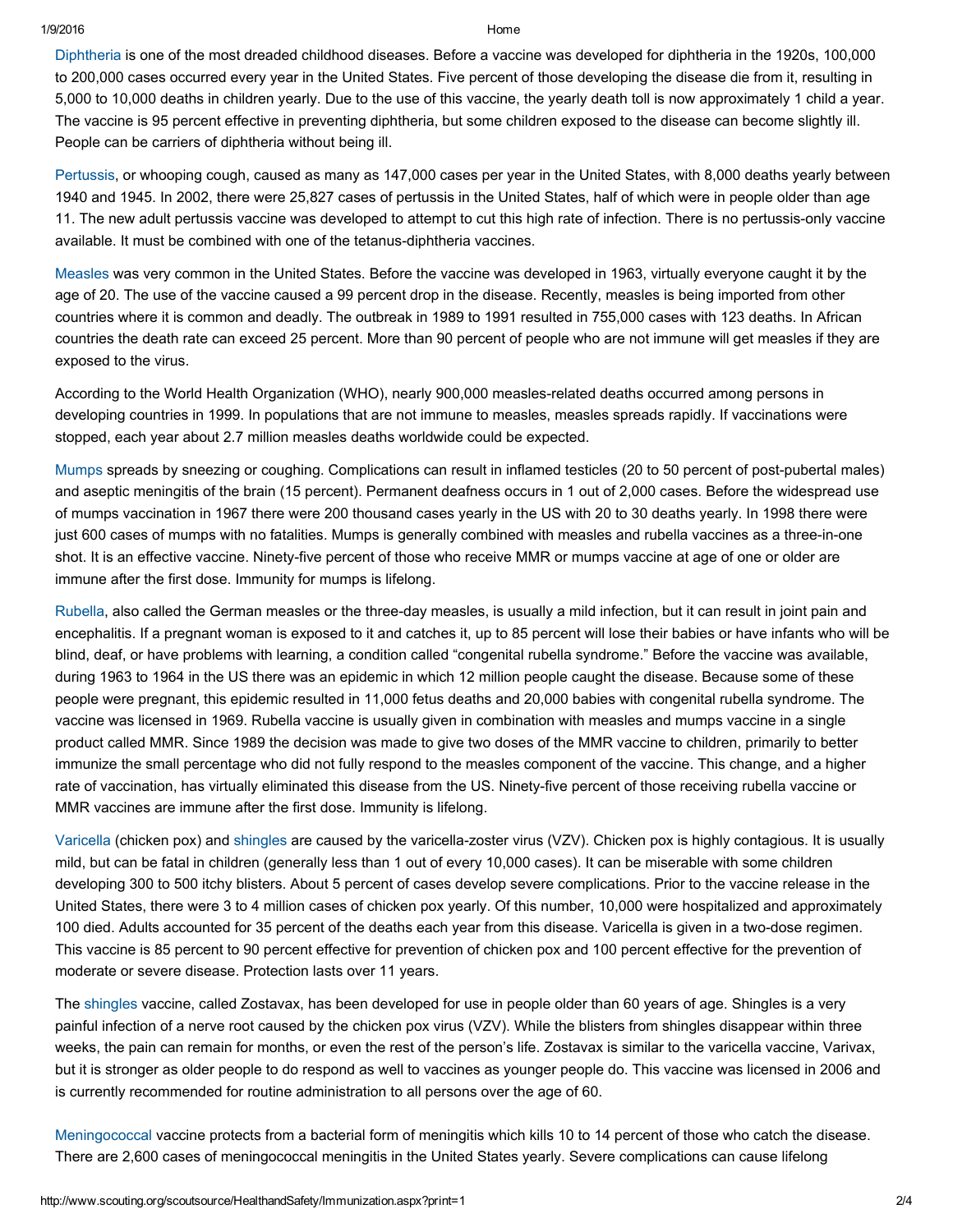1/9/2016 Home

problems for 11 to 19 percent of survivors. There are two vaccines available in the United States. It is now recommended that all children ages 11 through 18 years be immunized against this vaccine. Certain children ages 2 through 10 are also advised to be vaccinated if they have specific medical risk conditions. Adults traveling to some foreign countries, persons living in close quarters in college dormitories, and others are also advised to get this vaccine.

[Hepatitis](http://www.immunizationinfo.org/vaccineInfo/vaccine_detail.cfv?id=4) B is a viral disease that attacks the liver. There are approximately 1.25 million people in the United States with chronic hepatitis B and 10 times that number have had the disease during their life. 5,000 people die yearly from hepatitis B related liver diseases. Thanks to immunizations, the number of new cases has declined from 450,000 in the 1980's to 80,000 in 1999. 5,000 children will catch hepatitis B this year, and 25 percent of them will die from liver disease as adults. Hepatitis B vaccine is recommended for all children through age 18 and adults with certain risk factors, such as people who might be potentially exposed to blood during first aid medical procedures.

[Hepatitis](http://www.immunizationinfo.org/vaccineInfo/vaccine_detail.cfv?id=3) A is another viral disease that attacks the liver. It can be caught by eating contaminated food or water. It does not form a chronic disease, but illness can last up to six months. Each year in the United States, 125,000 to 200,000 people catch this illness, and 70 to 100 die. There is a two week incubation period and many people spread this virus before they realize that they have caught it. Outbreaks can easily occur in groups due to the ease of its spreading. All children between the ages of 12 and 24 months should receive this vaccine. Persons traveling to developing countries and in certain high risk groups should also receive hepatitis A immunization.

[Pneumococcal](http://www.immunizationinfo.org/vaccineInfo/vaccine_detail.cfv?id=9) bacterial infections result in an estimated 150,000 to 570,000 cases of pneumococcal pneumonia, 16,000 to 55,000 cases of pneumococcal blood poisoning, and 3,000 to 6,000 cases of pneumococcal meningitis in the United States yearly. There are two types of vaccine available, one for infants and the other for children over two and adults. These vaccines target 80 to 90 percent of the types of pneumococcal bacteria that infect these respective age groups.

[Polio](http://www.immunizationinfo.org/vaccineInfo/vaccine_detail.cfv?id=10) is a virus that is only found in humans. Because there are no animal or insect hosts, it should be possible to wipe it off the face of the earth – if everyone could be immunized. In the United States before the vaccines were developed, every year 13,000 to 20,000 people were paralyzed by polio, and about 1,000 died from it. Polio has been eliminated from the United States, but not the world. Recently there has been a resurgence of polio with travelers importing it into 24 polio free countries. It is important to maintain our high immunization status against polio. The injectable, inactive (Salk) vaccine is given in childhood before the age of 7. [Travelers](http://wwwn.cdc.gov/travel/contentVaccinations.aspx) to areas of the world where the disease is active should have a booster injection once in their adult life.

[Influenza](http://www.immunizationinfo.org/vaccineInfo/vaccine_detail.cfv?id=6), or "the flu" as it is commonly called, kills a minimum of 36,000 persons in the United States every year, mostly elderly people. But it is important to immunize infants and young children who can also have serious illness such as middle ear infections and pneumonia from influenza. The 2008 recommendations for immunization are that everyone ages 5 through 18 years and above the age of 40 should be vaccinated for influenza. All health care workers and many other [occupations](http://www.cdc.gov/flu/professionals/acip/index.htm) and high-risk persons should also be immunized.

There are other important childhood vaccines that are recommended by the [CDC](http://www.cdc.gov/vaccines/) for specific age groups, such as rotavirus, *Haemophilus influenzae* type b (Hib), and human papillomavirus (HPV). You should check with your healthcare provider for advice on these special circumstances.

Vaccination is one of several lifestyle choices that the BSA encourages all members of the scouting family to support.